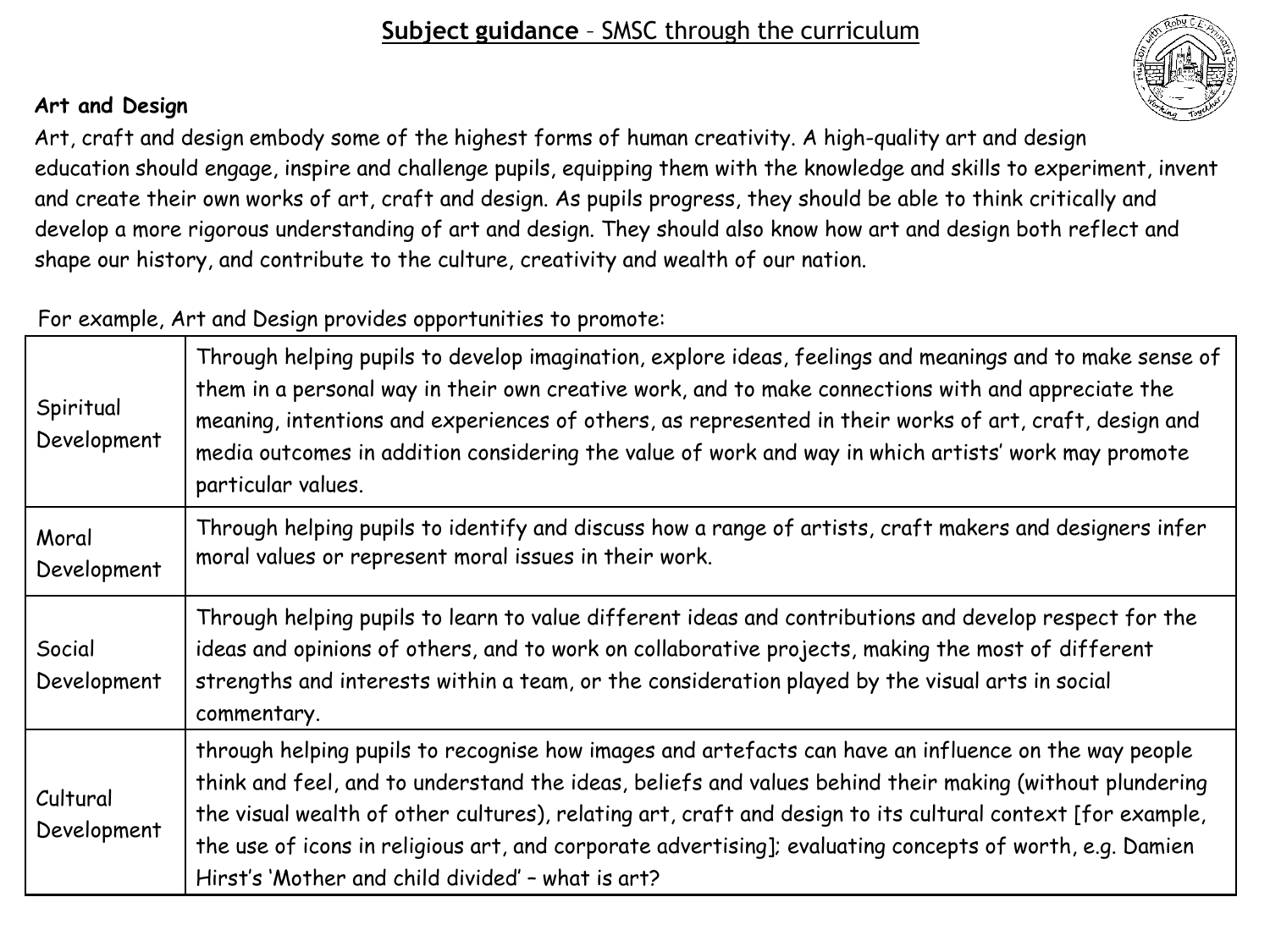## **Computing**

A high-quality Computing education equips pupils to use computational thinking and creativity to understand and change the world. Computing has deep links with mathematics, science, and design and technology, and provides insights into both natural and artificial systems. The core of computing is computer science, in which pupils are taught the principles of information and computation, how digital systems work, and how to put this knowledge to use through programming. Building on this knowledge and understanding, pupils are equipped to use information technology to create programs, systems and a range of content. Computing also ensures that pupils become digitally literate – able to use, and express themselves and develop their ideas through, information and communication technology – at a level suitable for the future workplace and as active participants in a digital world.

## For example, Computing provides opportunities to promote:

| Spiritual<br>Development | Through exploring questions, such as, do computers matter more than people? Do they have a capacity<br>for good and evil?; developing a sense of wonder that humans have created and refined technology of<br>many different sorts to serve human purposes to such an extent that what once filled a whole building<br>can now be put on a microchip; helping pupils to discuss how the limitations of computing make us more<br>aware of what makes us human [for example, 'can computers create?', 'can computers become<br>intelligent?'] and helping pupils to recognise their own, and others' creativity and imagination. |
|--------------------------|---------------------------------------------------------------------------------------------------------------------------------------------------------------------------------------------------------------------------------------------------------------------------------------------------------------------------------------------------------------------------------------------------------------------------------------------------------------------------------------------------------------------------------------------------------------------------------------------------------------------------------|
| Moral<br>Development     | Through considering some of the ethical issues surrounding the misuse of information [for example, the<br>rights of access to personal information], recognising how computing can multiply the results of our<br>actions, and consequently appreciating the need for greater responsibility in its use, computer games<br>and their link to ethical aspects of the curriculum.                                                                                                                                                                                                                                                 |
| Social<br>Development    | Through considering how computing can facilitate communication and the sharing of information and<br>discussing how computing affects ways of life, ways of working and communities [for example, its impact<br>on employment, social relations and small communities], social networking and addiction.                                                                                                                                                                                                                                                                                                                        |

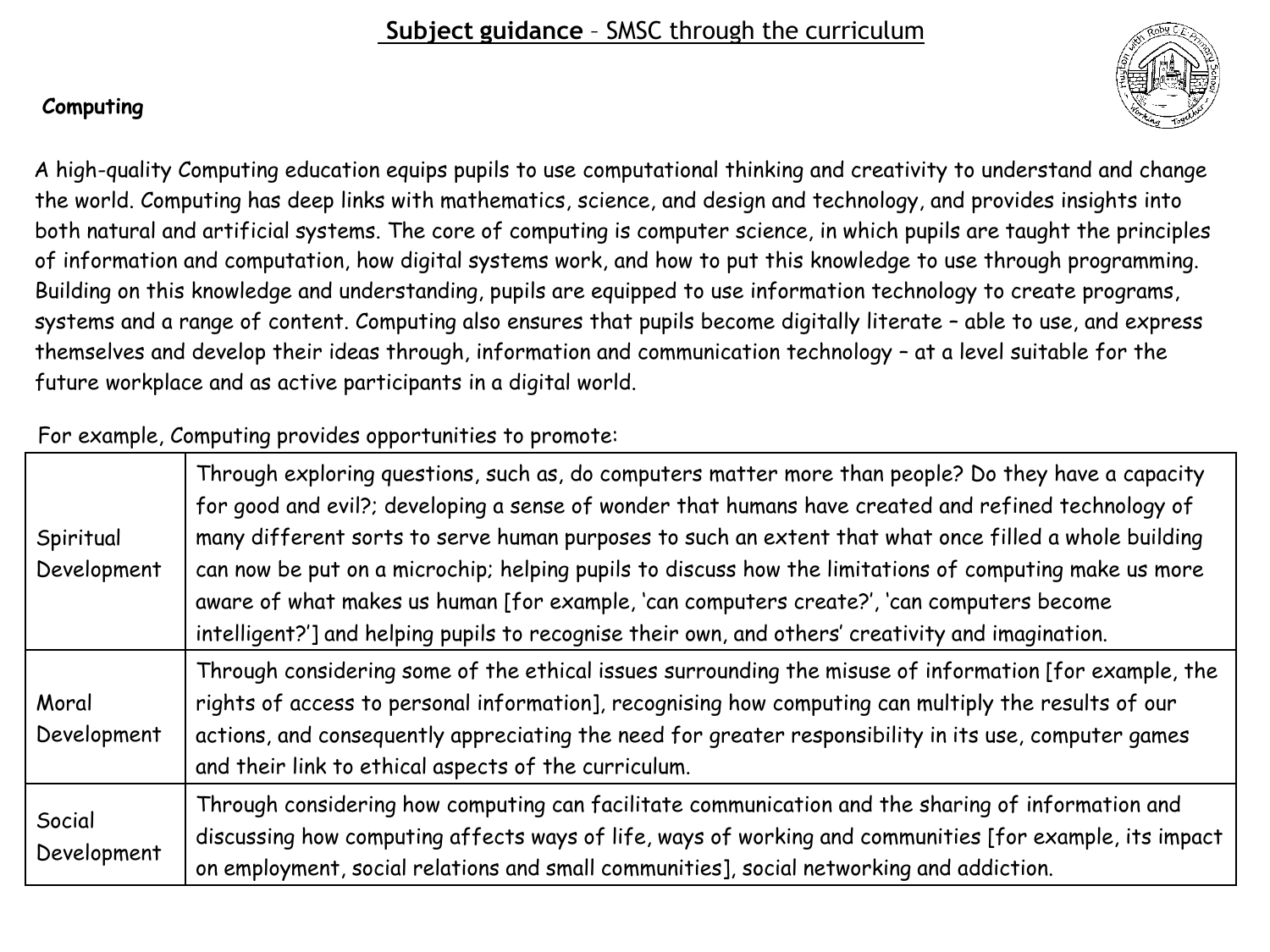

|             | Through discussing how information arises out of a cultural context [for example, how the presentation   |
|-------------|----------------------------------------------------------------------------------------------------------|
| Cultural    | of a site on the world wide web reflects the culture of its creators], discussing how computing connects |
| Development | local, national and international communities, and through learning about other cultures through         |
|             | information on the internet, computer games and their relation to society culture.                       |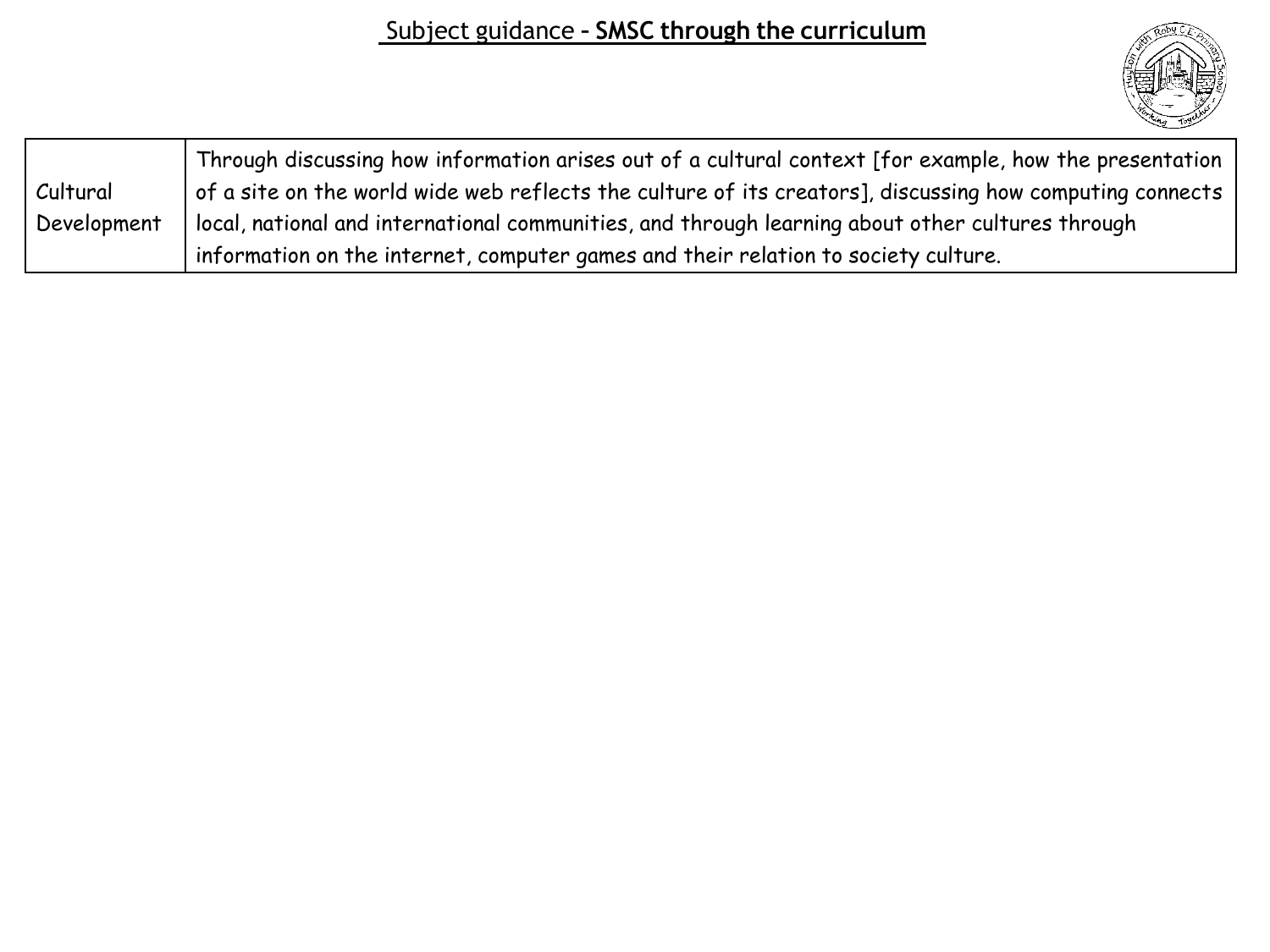

### **Design and Technology**

Design and Technology is an inspiring, rigorous and practical subject. Using creativity and imagination, pupils design and make products that solve real and relevant problems within a variety of contexts, considering their own and others' needs, wants and values. They acquire a broad range of subject knowledge and draw on disciplines such as mathematics, science, engineering, computing and art.

Pupils learn how to take risks, becoming resourceful, innovative, enterprising and capable citizens. Through the evaluation of past and present design and technology, they develop a critical understanding of its impact on daily life and the wider world. High-quality design and technology education makes an essential contribution to the creativity, culture, wealth and well-being of the nation..

For example, Design and Technology provides opportunities to promote:

| Spiritual<br>Development | Through helping pupils recognise their own creativity and the creativity of others in finding relevant<br>solutions to problems, and through recognising the tension between material and non-material needs;<br>what do we value? - is it worth more if you've made it yourself? [for example, comparing mass<br>produced products with bespoke pieces made by a craftsperson]; appreciating what others have<br>made                                                               |
|--------------------------|--------------------------------------------------------------------------------------------------------------------------------------------------------------------------------------------------------------------------------------------------------------------------------------------------------------------------------------------------------------------------------------------------------------------------------------------------------------------------------------|
| Moral<br>Development     | Through helping pupils to reflect on how technology affects the environment so they can make<br>informed choices when designing and making and through discussing the moral dilemmas posed by<br>introducing new technologies within different values systems and the advantages and disadvantages<br>of new technology to local, national and global communities? [for example, the use of alternative<br>types of wood and the values of and associated with sustainable sources]. |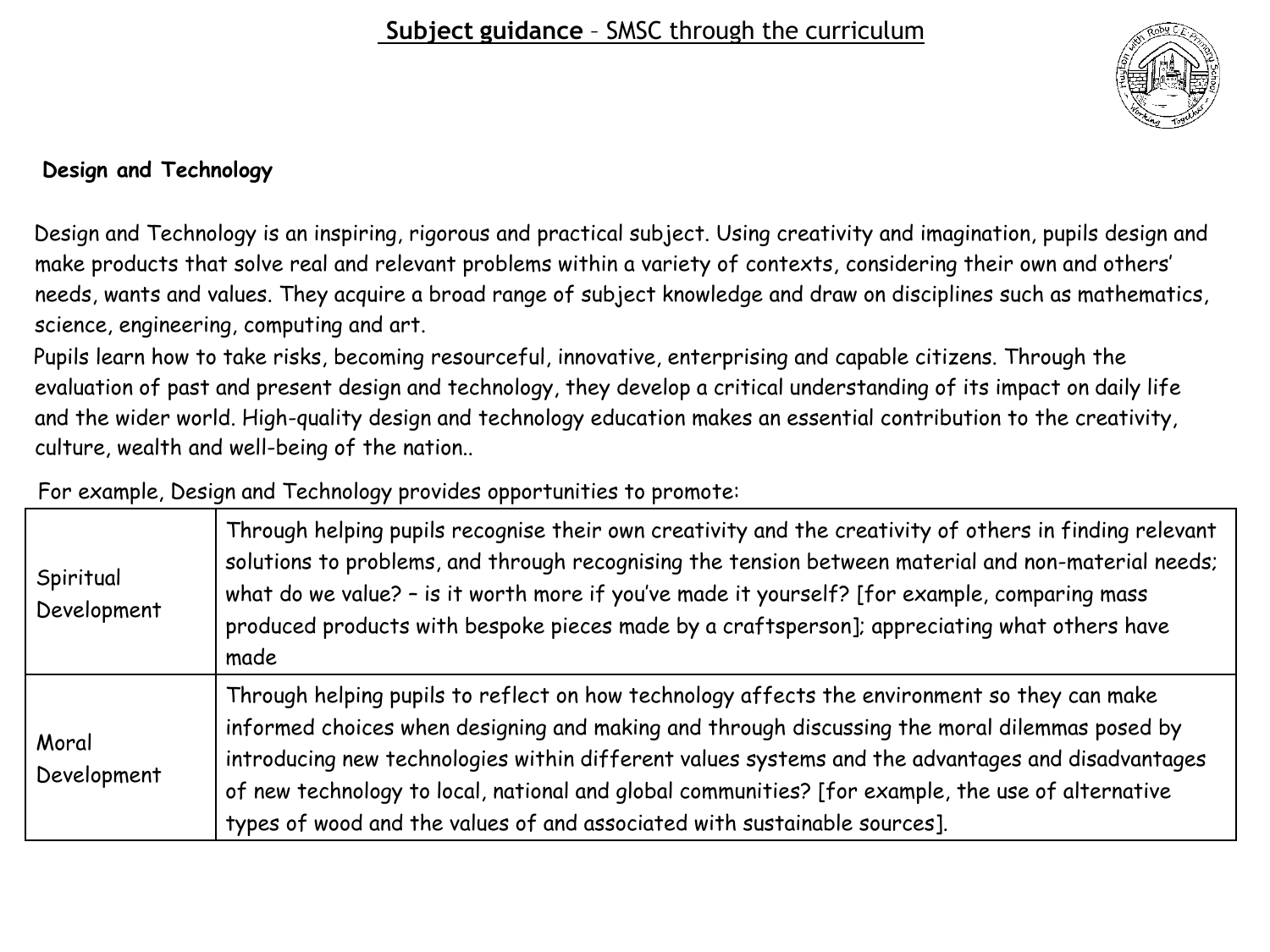

| Social<br>Development   | Through helping pupils recognise the need to consider the views of others when discussing design<br>ideas[for example, empathise and recognise the roles of each member in a product design,<br>development and production team].                                                                                            |
|-------------------------|------------------------------------------------------------------------------------------------------------------------------------------------------------------------------------------------------------------------------------------------------------------------------------------------------------------------------|
| Cultural<br>Development | Through exploring the contribution of products to the quality of life within different cultures, and<br>through valuing and reflecting on the responses of people from other cultures to design solutions[for<br>example, the consideration of products unique to their culture such as tweed, clothing or food<br>products. |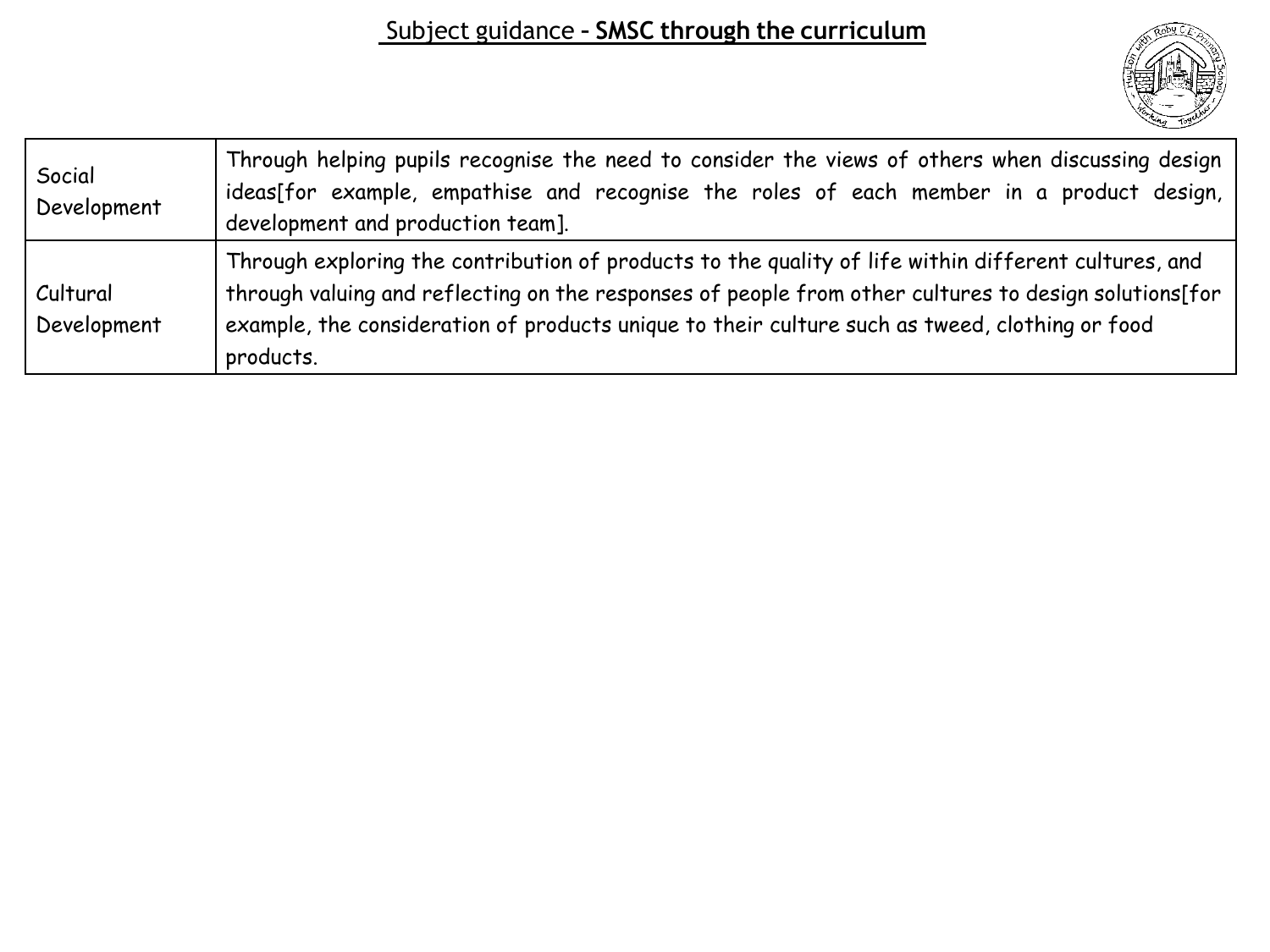## **English**

English has a pre-eminent place in education and in society. A high-quality education in English will teach pupils to speak and write fluently so that they can communicate their ideas and emotions to others and through their reading and listening, others can communicate with them. Through reading in particular, pupils have a chance to develop culturally, emotionally, intellectually, socially and spiritually. Literature, especially, plays a key role in such development. Reading also enables pupils both to acquire knowledge and to build on what they already know. All the skills of language are essential to participating fully as a member of society; pupils, therefore, who do not learn to speak, read and write fluently and confidently are effectively disenfranchised.

For example, English provides opportunities to promote:

| Spiritual<br>Development | Through helping pupils represent, explore and reflect on their own and others' inner life in drama and<br>the discussion of texts and ideas; engaging with children's creativity through imaginative writing and<br>developing pupils' ability to express emotions and inner feelings; appreciating what others have written,<br>e.g. in poetry, the rhythm of words and sounds.                                                      |
|--------------------------|---------------------------------------------------------------------------------------------------------------------------------------------------------------------------------------------------------------------------------------------------------------------------------------------------------------------------------------------------------------------------------------------------------------------------------------|
| Moral<br>Development     | Through exploring questions of right and wrong, values and conflict between values in their reading of<br>fiction and non-fiction, in their discussions and in drama.                                                                                                                                                                                                                                                                 |
| Social<br>Development    | Through helping pupils collaborate with others to create or present devised or scripted drama and to<br>take account of the needs of the audience and the effects they wish to achieve when adapting their<br>speech and writing, and through reading, reviewing and discussing texts that present issues and<br>relationships between groups and between the individual and society in different historical periods and<br>cultures. |
| Cultural<br>Development  | Through helping pupils explore and reflect on the way that cultures are represented in their stories and<br>poems, through introducing pupils to the English literary heritage, and through learning about language<br>variation in English and how language relates to national, regional and cultural identities.                                                                                                                   |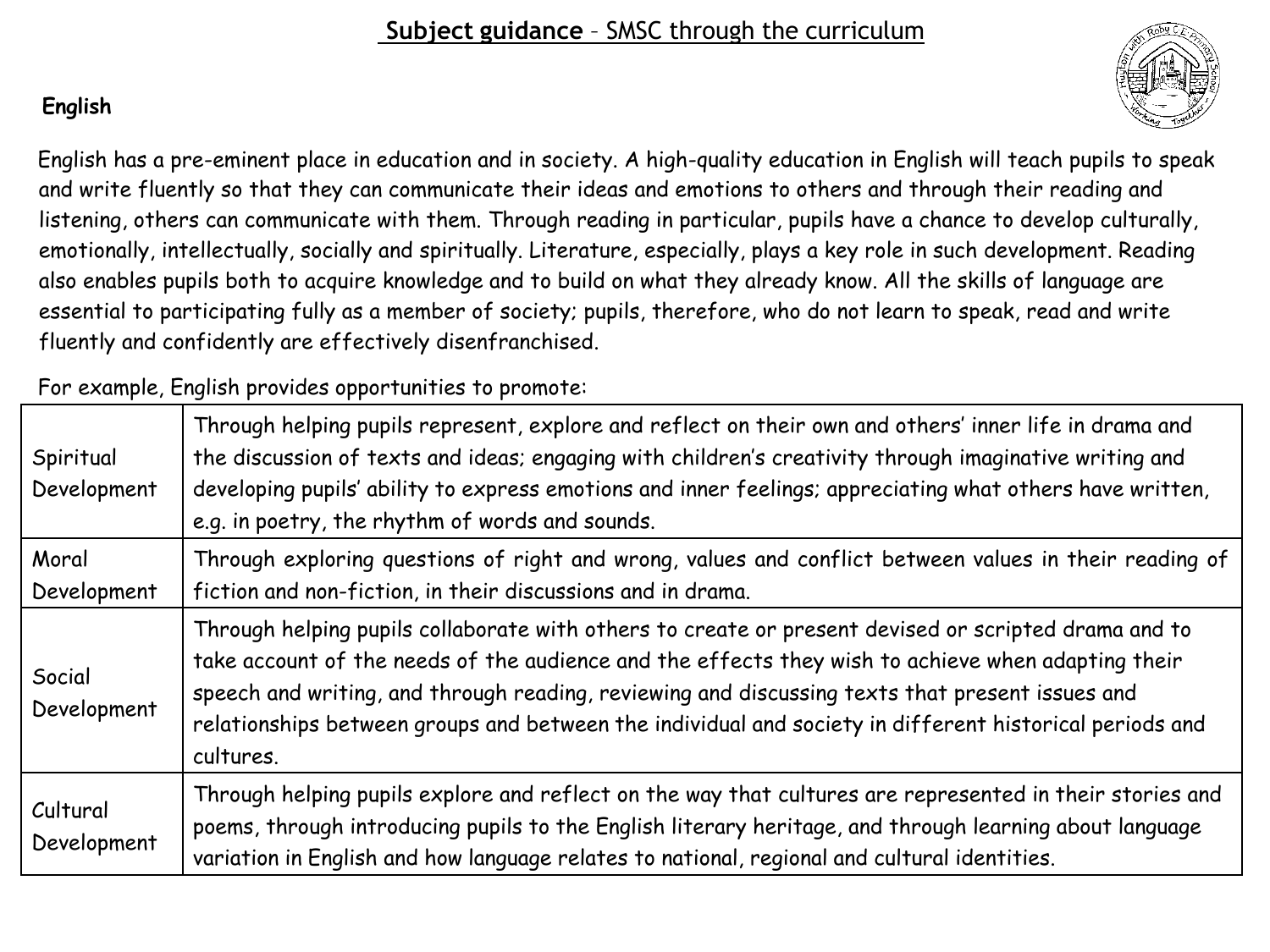## **Geography**

A high-quality Geography education should inspire in pupils a curiosity and fascination about the world and its people that will remain with them for the rest of their lives. Teaching should equip pupils with knowledge about diverse places, people, resources and natural and human environments, together with a deep understanding of the Earth's key physical and human processes. As pupils progress, their growing knowledge about the world should help them to deepen their understanding of the interaction between physical and human processes, and of the formation and use of landscapes and environments. Geographical knowledge, understanding and skills provide the frameworks and

For example, Geography provides opportunities to promote:

| Spiritual<br>Development | Through helping pupils to reflect on their experiences, such as a visit to an imposing natural<br>landscape, or to respond to dramatic environments, both physical and human, such as photographs of<br>the world from space; developing a sense of community and appreciating that the way they live has an<br>impact on others. |
|--------------------------|-----------------------------------------------------------------------------------------------------------------------------------------------------------------------------------------------------------------------------------------------------------------------------------------------------------------------------------|
| Moral<br>Development     | Through helping pupils to consider the impact of their own and others' actions, such as dropping litter,<br>on the environment or to investigate environmental issues, such as global warming, in which people's<br>current needs have to be balanced against the needs of future generations.                                    |
| Social<br>Development    | Through pupils working together to investigate how changes in weather and climate in the local area<br>affect different groups of people, such as the elderly or children, or how differences in development<br>in different countries can affect the quality of life of different groups of people.                              |
| Cultural<br>Development  | Through finding out about the different traditions and activities of a family in a less economically<br>developed country, or studying the way the school's local environment reflects the cultures of its<br>inhabitants.                                                                                                        |

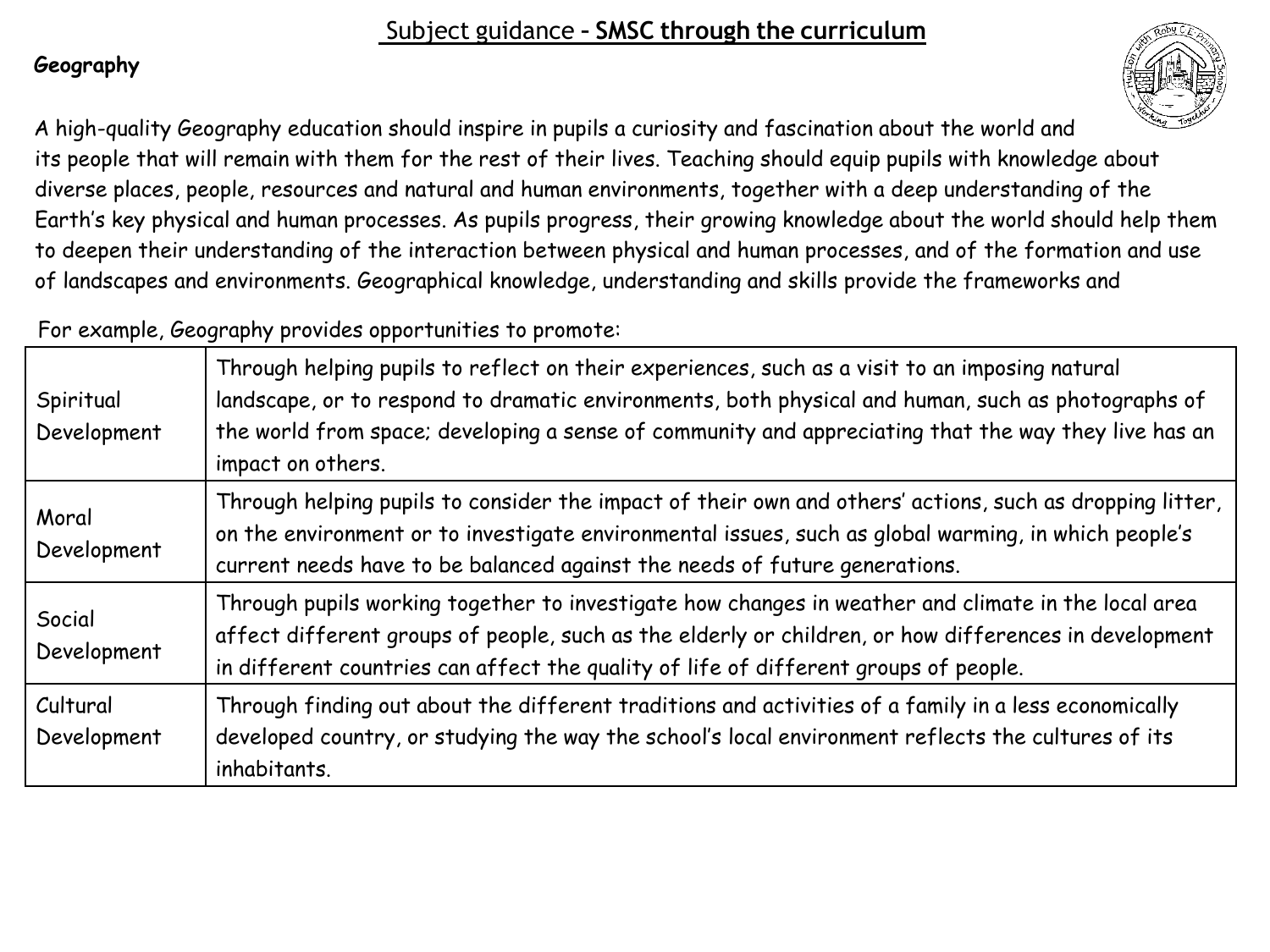## **History**

A high-quality history education will help pupils gain a coherent knowledge and understanding of Britain's past and that of the wider world. It should inspire pupils' curiosity to know more about the past. Teaching should equip pupils to ask perceptive questions, think critically, weigh evidence, sift arguments, and develop perspective and judgement. History helps pupils to understand the complexity of people's lives, the process of change, the diversity of societies and relationships between different groups, as well as their own identity and the challenges of their time.

For example, History provides opportunities to promote:

| Spiritual<br>Development | Through helping pupils to recognise their place in the world, e.g. that they are a part of tomorrow's<br>history and understand how the past has had an impact on their life and others' lives; through helping<br>pupils to appreciate the achievements of past societies [for example, the pyramids, cathedrals,<br>illuminated manuscripts] and to understand the motivation of individuals who made sacrifices for a<br>particular cause; develop empathy and imagination through putting themselves in someone else's shoes in<br>history. |
|--------------------------|-------------------------------------------------------------------------------------------------------------------------------------------------------------------------------------------------------------------------------------------------------------------------------------------------------------------------------------------------------------------------------------------------------------------------------------------------------------------------------------------------------------------------------------------------|
| Moral<br>Development     | Through helping pupils to recognise that actions have consequences by considering the results of events<br>and decisions, and to explore how different interpretations of the past reflect different viewpoints and<br>values.                                                                                                                                                                                                                                                                                                                  |
| Social<br>Development    | Through identifying how different societies were organised in the past and considering different<br>political structures [for example, democratic, autocratic, hierarchical].                                                                                                                                                                                                                                                                                                                                                                   |
| Cultural<br>Development  | Through helping pupils recognise differences and similarities between cultures and within cultures over<br>time, and explore a range of sources and different interpretations of what constitutes culture and<br>cultural development.                                                                                                                                                                                                                                                                                                          |

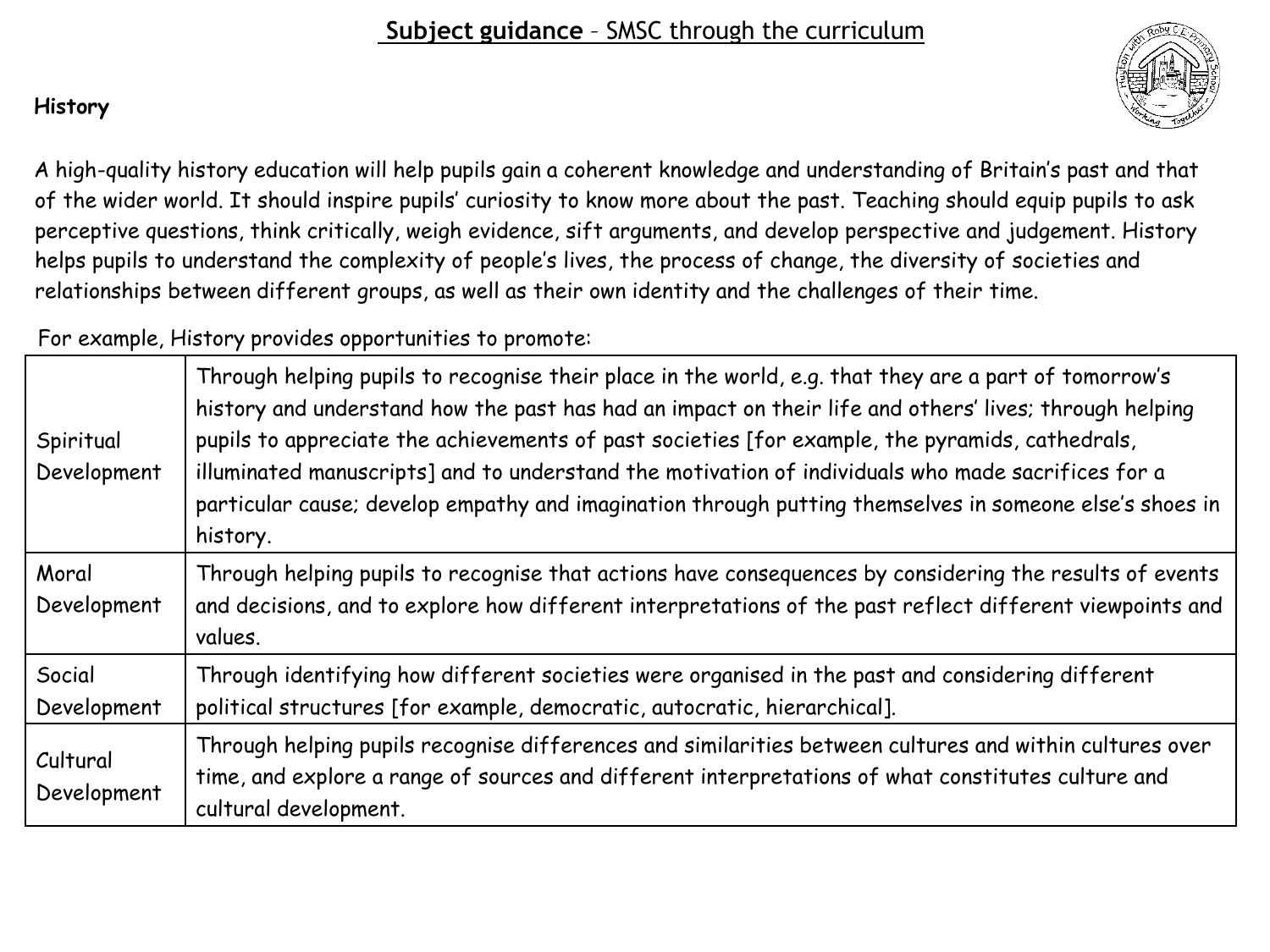

#### **Languages**

Learning a foreign language is a liberation from insularity and provides an opening to other cultures. A high-quality languages education should foster pupils' curiosity and deepen their understanding of the world. The teaching should enable pupils to express their ideas and thoughts in another language and to understand and respond to its speakers, both in speech and in writing. It should also provide opportunities for them to communicate for practical purposes, learn new ways of thinking and read great literature in the original language. Language teaching should provide the foundation for learning further languages, equipping pupils to study and work in other countries.

For example, Languages provide opportunities to promote:

| Spiritual<br>Development | Through stimulating pupils' interest and fascination in the phenomenon of language and the meanings and<br>feelings it can transmit.<br>Examples:<br>· learn about relationships between friends and family members, moral tension which may be faced<br>related to youth culture, their experiences of work experience and life in the workplace, awareness of<br>cultural activities and facilities available in their area;<br>· explore religious / pagan celebrations and festivals in francophone and Hispanic countries, with the use<br>of ICT facilities;<br>. create a CV, which encourages pupils to reflect on their personal achievements; |
|--------------------------|---------------------------------------------------------------------------------------------------------------------------------------------------------------------------------------------------------------------------------------------------------------------------------------------------------------------------------------------------------------------------------------------------------------------------------------------------------------------------------------------------------------------------------------------------------------------------------------------------------------------------------------------------------|
|                          | · explore of Catholic/Christian/religious and Pagan celebrations and festivals in Francophone countries<br>and reflect on their meaning and significance; explore the Muslim faith in Francophone countries and<br>its impact and issues arising from i.e. tension, xenophobia, fear etc.                                                                                                                                                                                                                                                                                                                                                               |
| Moral                    | Through helping pupils formulate and express opinions in the target language about issues of right and                                                                                                                                                                                                                                                                                                                                                                                                                                                                                                                                                  |
| Development              | wrong.                                                                                                                                                                                                                                                                                                                                                                                                                                                                                                                                                                                                                                                  |
|                          | Examples:                                                                                                                                                                                                                                                                                                                                                                                                                                                                                                                                                                                                                                               |
|                          | ·exploration of relationships between friends and family members;                                                                                                                                                                                                                                                                                                                                                                                                                                                                                                                                                                                       |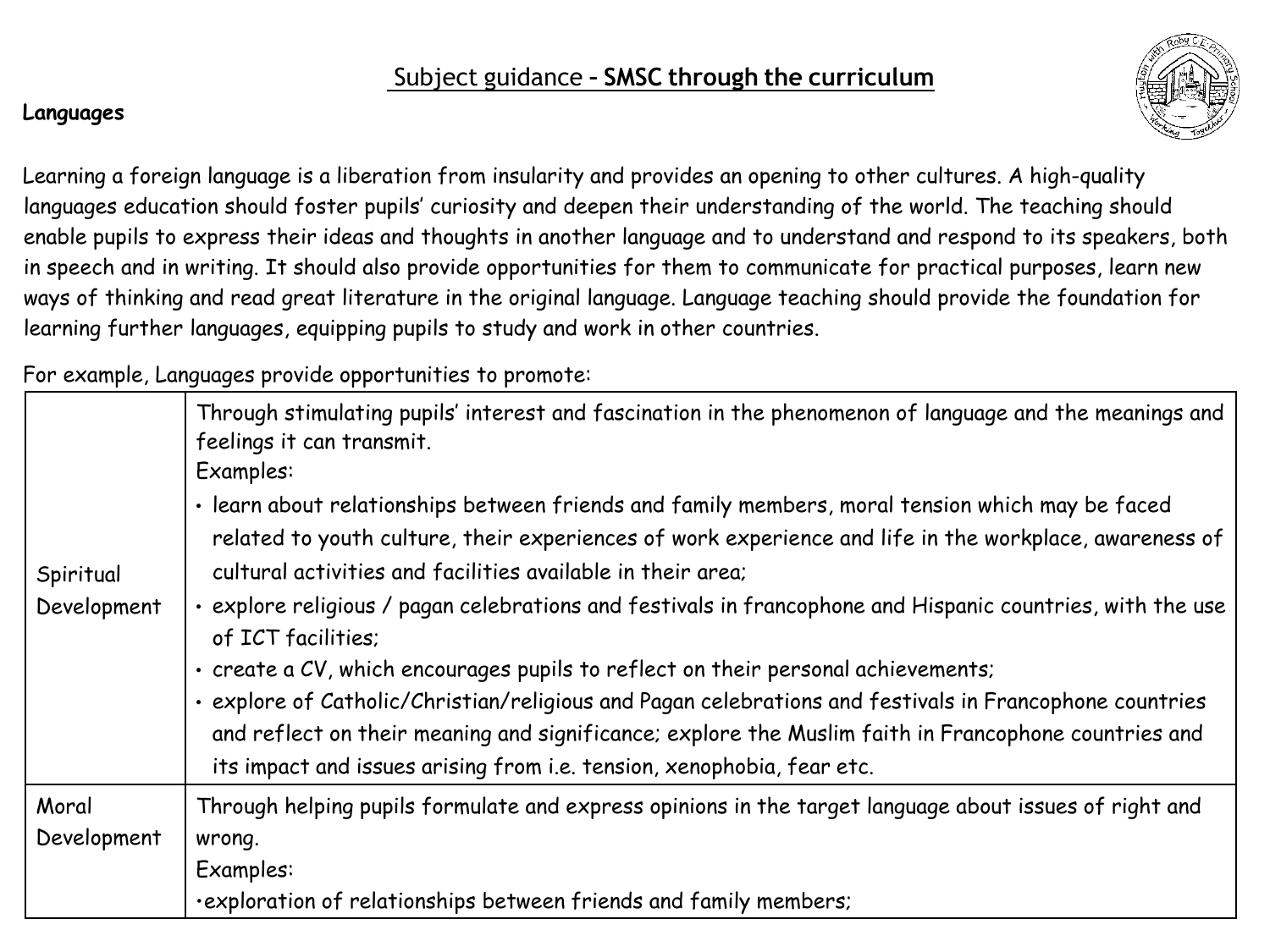

|             | ·discussion about rights and responsibilities of young people;                                                                                                                                     |
|-------------|----------------------------------------------------------------------------------------------------------------------------------------------------------------------------------------------------|
|             | exploration of and discussion about moral tension that young people face when discussing an aspect of                                                                                              |
|             | youth culture;                                                                                                                                                                                     |
|             | ·exploration of and discussion about 'fair trade' business;                                                                                                                                        |
|             | .awareness of the different cultural activities and facilities available;                                                                                                                          |
|             | ·exploration of and discussion about the environmental benefits of public transport;                                                                                                               |
|             | ·awareness of workplace-related legislation;                                                                                                                                                       |
|             | • exploration of and discussion about the sustainable development of tourist attractions/regions;<br>exploration of and discussion about the issues and projects that promote sustainable tourism. |
| Social      | Through exploring different social conventions, such as forms of address, through developing pupils'                                                                                               |
| Development | ability to                                                                                                                                                                                         |
|             | communicate with others, particularly speakers of foreign languages, in an appropriate, sympathetic and                                                                                            |
|             | tolerant manner, and through fostering the spirit of cooperation when using a foreign language to                                                                                                  |
|             | communicate with other people, whether other learners or native speakers.                                                                                                                          |
|             | Examples:                                                                                                                                                                                          |
|             | ·encourage pupils to accept responsibility for their behaviour, show initiative and understand how they                                                                                            |
|             | can contribute to community life; enable pupils to develop their self-knowledge, self- esteem and self-                                                                                            |
|             | confidence;                                                                                                                                                                                        |
|             | ·develop confidence to communicate in another language and in another country;                                                                                                                     |
|             | ·exploration of healthy lifestyles and reference to the negative impact of smoking, alcohol or drug                                                                                                |
|             | abuse;                                                                                                                                                                                             |
|             | ·discussion of the pros and cons of marriage/cohabitation;                                                                                                                                         |
|             | ·discussion about the right to vote and about age of consent for various rights;                                                                                                                   |
|             | ·exploration of issues surrounding drugs, smoking, alcohol consumption;                                                                                                                            |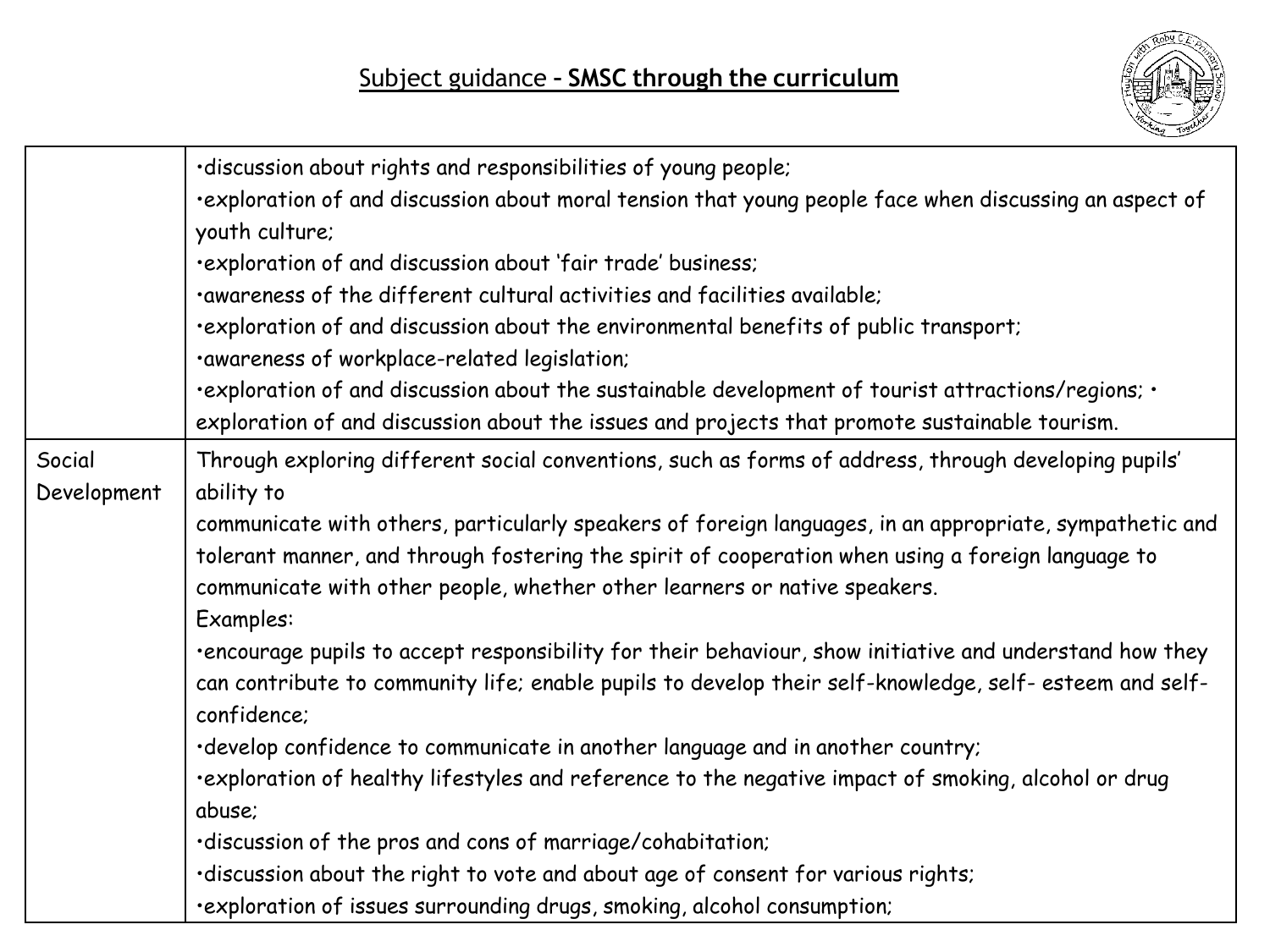

|                         | ·exploration of marginalisation and social exclusion i.e. unemployment and homelessness;<br>·learn to listen to each other in class oral activities which enhances social skills;<br>explore the concept of healthy lifestyles and choices regarding smoking, alcohol and drug abuse, along<br>with their impacts on individuals and society.<br>· have the opportunity to learn about business etiquette in Spain/ France and how business people<br>conduct themselves in the world of work in order to be successful. |
|-------------------------|--------------------------------------------------------------------------------------------------------------------------------------------------------------------------------------------------------------------------------------------------------------------------------------------------------------------------------------------------------------------------------------------------------------------------------------------------------------------------------------------------------------------------|
| Cultural<br>Development | Through providing pupils with insights into cultural differences and opportunities to relate these to<br>their own experience and to consider different cultural and linguistic traditions, attitudes and<br>behaviours.<br>Examples:                                                                                                                                                                                                                                                                                    |
|                         | ·gain insights into the way of life, cultural traditions, moral and social developments of other people in<br>lesson time and through visits and family holidays to Spain. Interaction with our many international<br>students boosts knowledge and understanding of other cultures;                                                                                                                                                                                                                                     |
|                         | ·assist pupils to acquire an appreciation of and respect for their own and other cultures in a way that<br>promotes tolerance and harmony between different cultural traditions;                                                                                                                                                                                                                                                                                                                                         |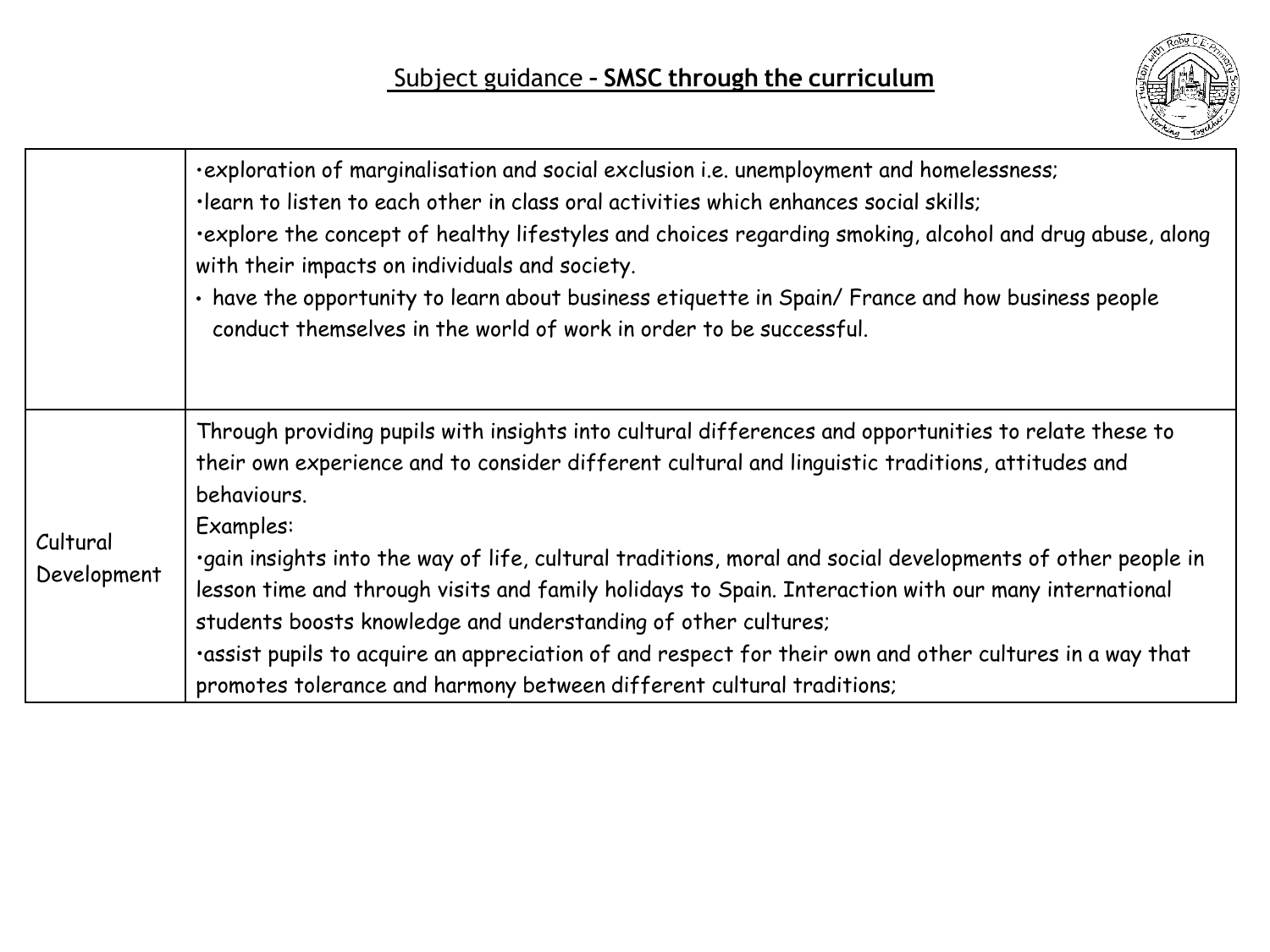### **Mathematics**

Mathematics is a creative and highly inter-connected discipline that has been developed over centuries, providing the solution to some of history's most intriguing problems. It is essential to everyday life, critical to science, technology and engineering, and necessary for financial literacy and most forms of employment. A high-quality mathematics education therefore provides a foundation for understanding the world, the ability to reason mathematically, an appreciation of the beauty and power of mathematics, and a sense of enjoyment and curiosity about the subject.

For example, Mathematics provides opportunities to promote:

| Spiritual<br>Development | Through helping pupils obtain an insight into the infinite, and through explaining the underlying<br>mathematical principles behind some of the beautiful natural forms and patterns in the world around us;<br>appreciating number and pattern regularity and order - does this imply an organiser behind it? [for<br>example, How big is our universe? Are we just one of many universes? Why do seed heads form spirals<br>with their numbers in sequences? Why and how do life forms move in the way they do?]. |
|--------------------------|---------------------------------------------------------------------------------------------------------------------------------------------------------------------------------------------------------------------------------------------------------------------------------------------------------------------------------------------------------------------------------------------------------------------------------------------------------------------------------------------------------------------|
| Moral<br>Development     | Helping pupils recognise how logical reasoning can be used to consider the consequences of particular<br>decisions and choices and helping them learn the value of mathematical truth [for example, calculate<br>the chances of winning a lottery; understanding medical test results; rational evidence evaluation as a<br>member of a jury].                                                                                                                                                                      |
| Social<br>Development    | Through helping pupils work together productively on complex mathematical tasks and helping them see<br>that the result is often better than any of them could achieve separately [for example, the use and<br>growth of technology and its effects on each of us].                                                                                                                                                                                                                                                 |
| Cultural<br>Development  | Through helping pupils appreciate that mathematical thought contributes to the development of human<br>culture and is becoming increasingly central to our highly technological future, and through recognising<br>that mathematicians from many cultures have contributed to the development of modern day<br>mathematics [for example, evolving minds or evolving times? Patterns of progress in thought and<br>modelling].                                                                                       |

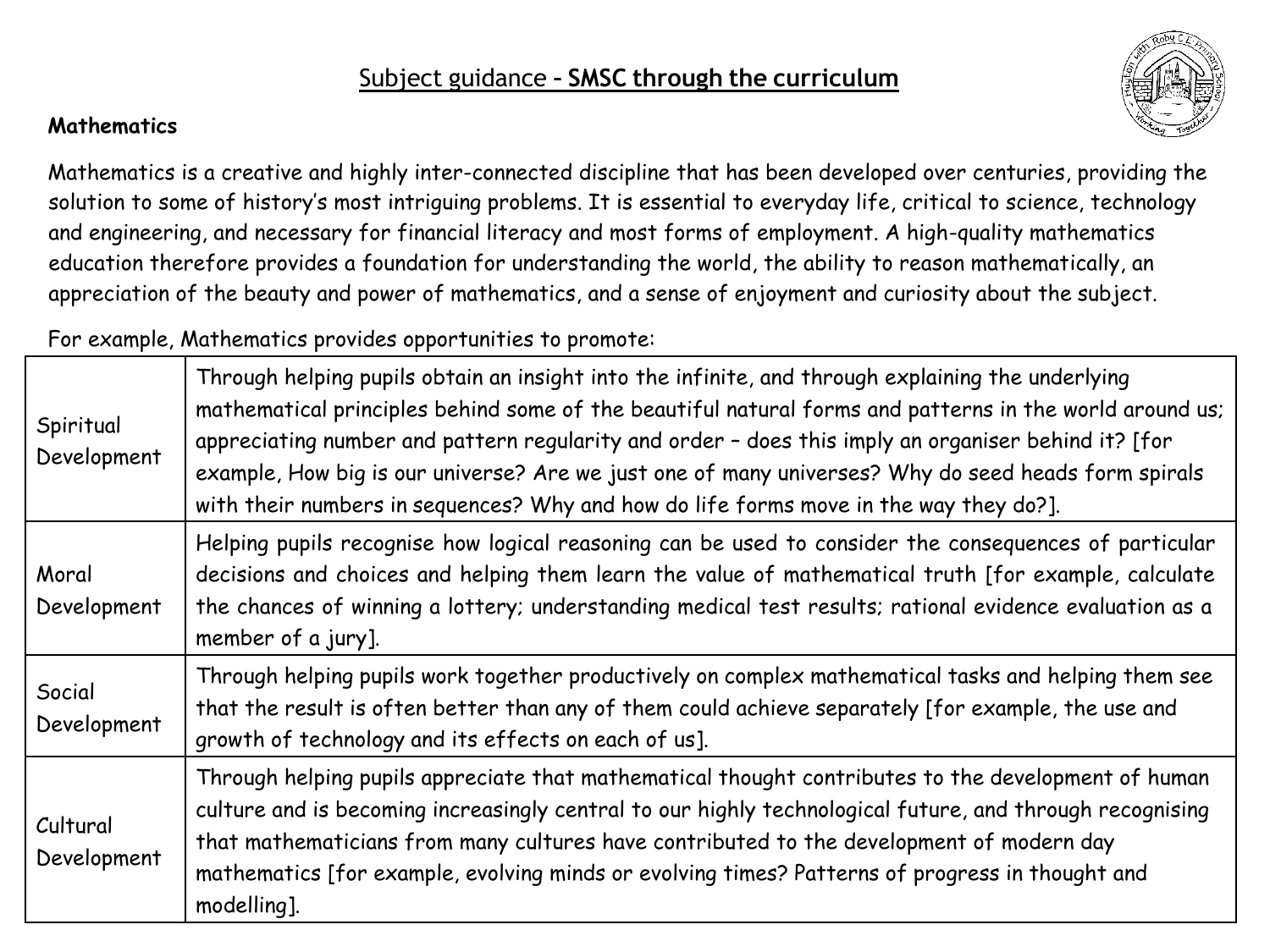

### **Music**

Music is a universal language that embodies one of the highest forms of creativity. A high-quality music education should engage and inspire pupils to develop a love of music and their talent as musicians, and so increase their selfconfidence, creativity and sense of achievement. As pupils progress, they should develop a critical engagement with music, allowing them to compose, and to listen with discrimination to the best in the musical canon.

For example, Music provides opportunities to promote:

| Spiritual<br>Development | Through developing pupils' awareness of the power of music to take the listener out of the commonplace<br>and helping pupils use music to express and reflect on their own thoughts and feelings; to appreciate how<br>music can inspire imagination and generate extremes of emotion; exploring questions such as why some<br>people react differently to different pieces of music [for example, the study of music for film or<br>Opera]. |
|--------------------------|----------------------------------------------------------------------------------------------------------------------------------------------------------------------------------------------------------------------------------------------------------------------------------------------------------------------------------------------------------------------------------------------------------------------------------------------|
| Moral<br>Development     | Through helping pupils exercise responsibility in the choices and decisions they, and others, make as part<br>of the creative process, valuing their own and others' work and recognising the effect of music [for<br>example, evaluating its use or misuse in advertising, propaganda and popular music].                                                                                                                                   |
| Social<br>Development    | Through helping pupils share music making and develop a sense of social cohesion, recognising the value of<br>different contributions and their own responsibility to support and enrich the work of others, and<br>recognising the need for different roles in group performance e.g. an orchestra.                                                                                                                                         |
| Cultural<br>Development  | Through helping pupils recognise how music influences and reflects the way people think and feel, relating<br>music to the time and place in which it was created and performed, and through analysing, evaluating and<br>reflecting on music from contrasting traditions and identifying how and why some aspects change or stay<br>the same [for example, the evolution of the Jazz tradition from origins to the present].                |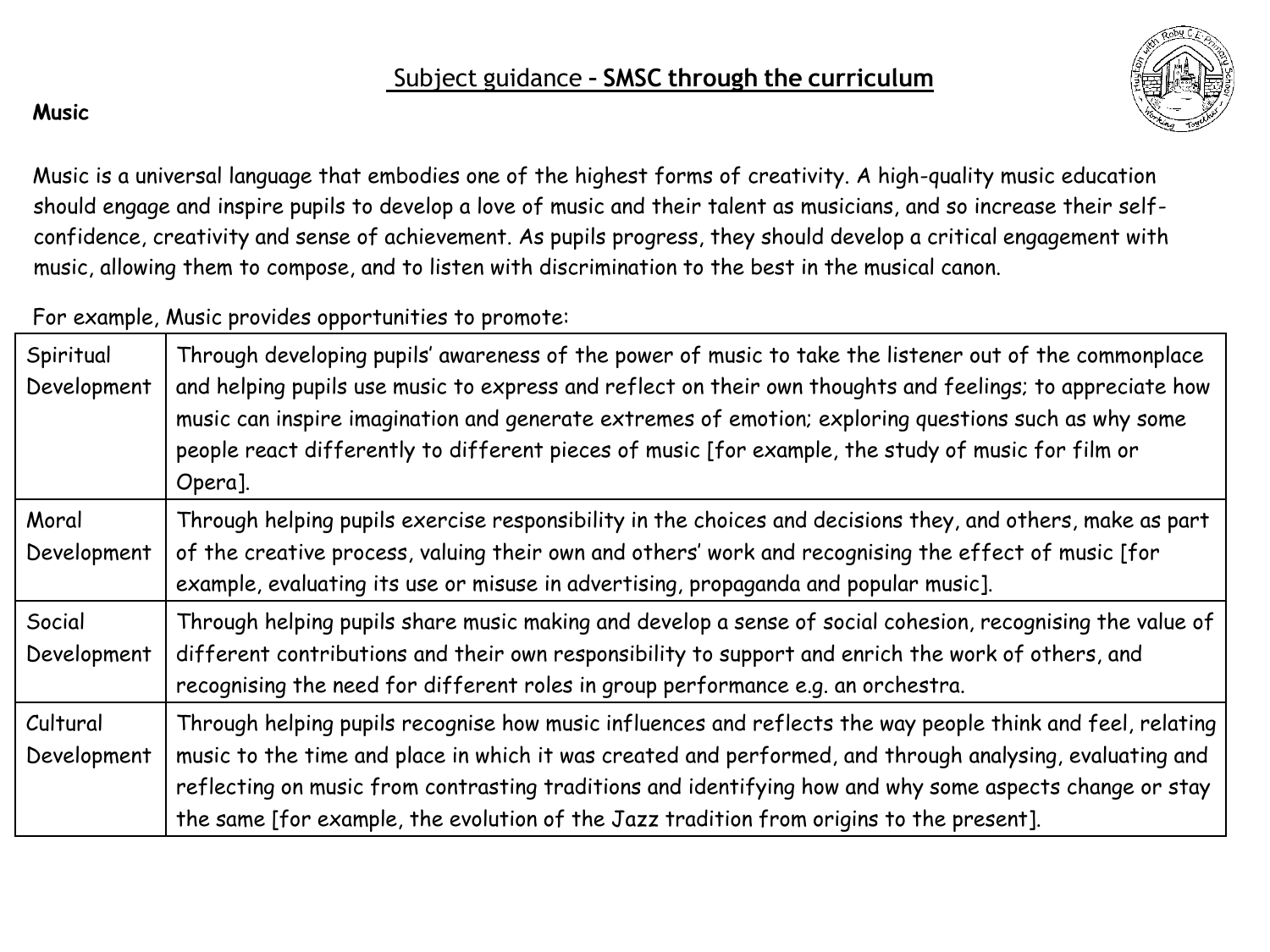## **Physical Education**



A high-quality Physical Education curriculum inspires all pupils to succeed and excel in competitive sport and other physically demanding activities. It should provide opportunities for pupils to become physically confident in a way which supports their health and fitness. Opportunities to compete in sport and other activities build character and help to embed values such as fairness and respect.

For example, Physical Education opportunities to promote:

| Spiritual<br>Development | Through helping pupils gain a sense of achievement and develop positive attitudes towards themselves;<br>fostering a sense of team spirit; recognising and valuing the skills and abilities of others.                                                                                                                                                                                                                                                          |
|--------------------------|-----------------------------------------------------------------------------------------------------------------------------------------------------------------------------------------------------------------------------------------------------------------------------------------------------------------------------------------------------------------------------------------------------------------------------------------------------------------|
| Moral<br>Development     | Through helping pupils gain a sense of fair play based on rules and the conventions of activities, develop<br>positive sporting behaviour, know how to conduct themselves in sporting competitions and accept<br>authority and support referees, umpires and judges; considering questions, such as, does it matter if you<br>cheat as long as you win? Is winning more important than taking part? Is it important to lose honourably -<br>to be a good loser? |
| Social<br>Development    | Through helping pupils develop social skills in activities involving cooperation and collaboration,<br>responsibility, personal commitment, loyalty and teamwork, and considering the social importance of<br>physical activity, sport and dance.                                                                                                                                                                                                               |
| Cultural<br>Development  | Through helping pupils experience and understand the significance of activities from their own and other<br>cultures [for example, folk dances and traditional games], recognise how activities and public<br>performance gives a sense of cultural identity, and consider how sport can transcend cultural boundaries.                                                                                                                                         |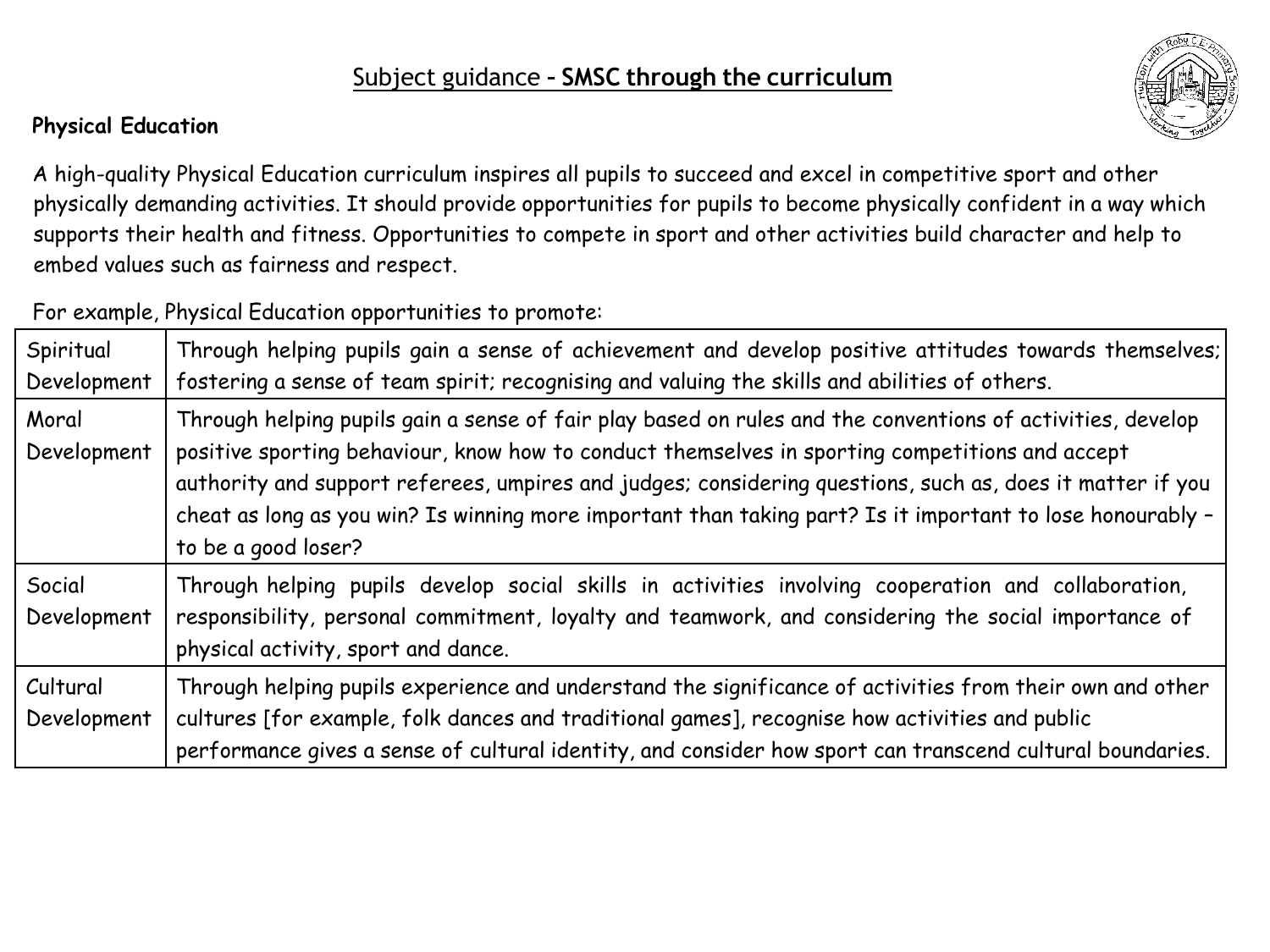

## **PSHE**

Personal, social, health and economic (PSHE) education is a planned programme of learning opportunities and experiences that help children and young people grow and develop as individuals and as members of families and communities. It equips them with knowledge, understanding and practical skills, appropriate to their age and maturity, in order to live healthy, safe, fulfilled and responsible lives. As part of a whole-school approach, PSHE education develops the qualities and attributes pupils need to thrive as individuals, family members and members of society, it also encourages young people to be enterprising and supports them in making effective transitions, positive learning and career choices and in achieving economic wellbeing.

PSHE education, including Drug Education, Sex and Relationships Education, Financial Capability, Staying Safe, Emotional Health and Wellbeing and Healthy Lifestyles, contributes to personal development by helping pupils to build their personal identities, confidence and self-esteem, resilience, identify and manage risk, make informed choices and understand what influences their decisions. It enables them to recognise, accept and shape their identities, to understand and accommodate difference and change, to manage emotions and to communicate constructively in a variety of settings. Developing an understanding of themselves, empathy and the ability to work with others will help pupils to form and maintain good relationships, develop the essential skills for future employability and better enjoy and manage their lives. PSHE enables children and young people to reflect on and clarify their own values and attitudes, and explore the complex and sometimes conflicting range of values and attitudes they encounter now and in the future.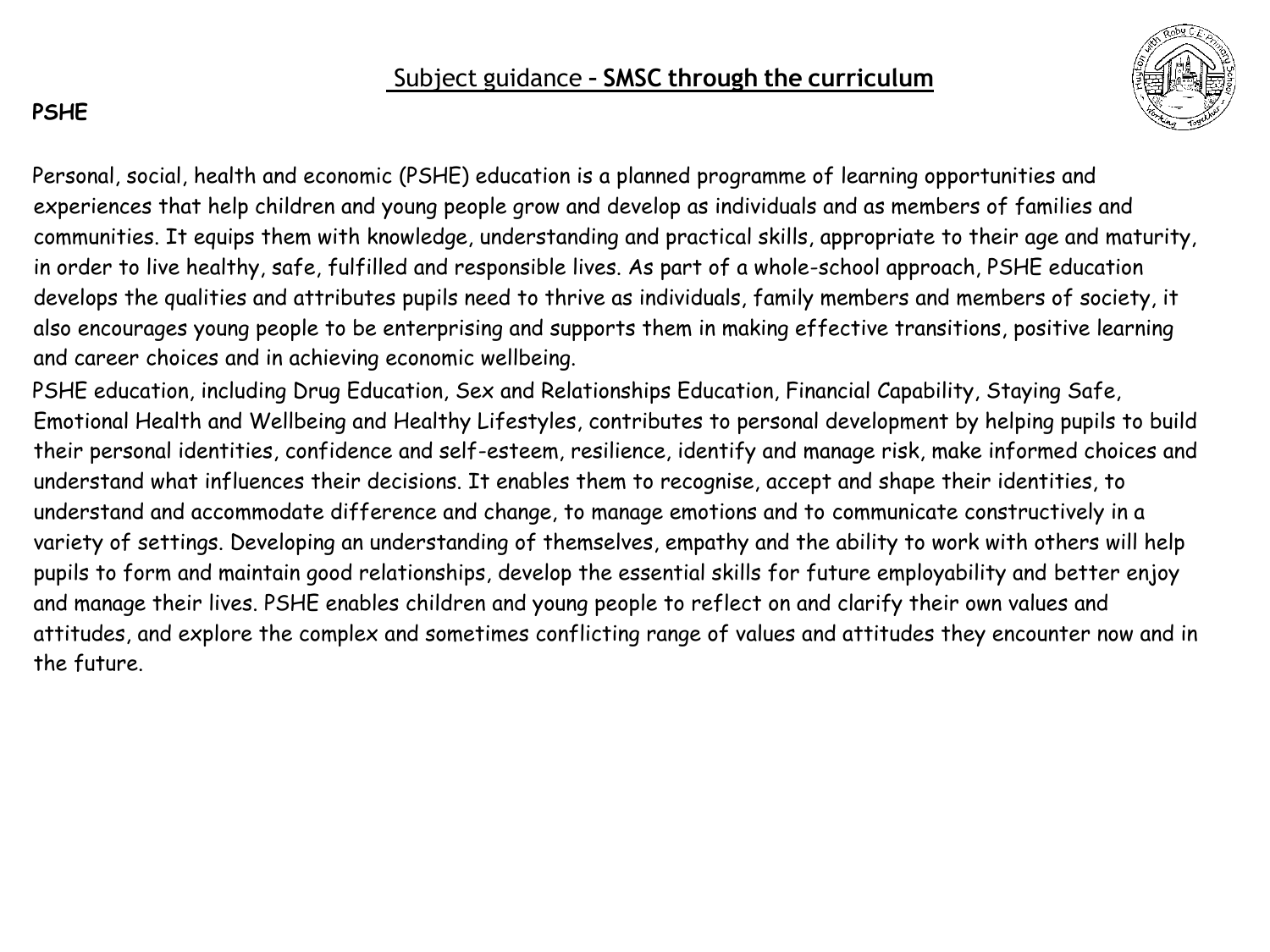

| Spiritual<br>Development | Through an increasing understanding of themselves and others in different settings, e.g. home, school,<br>class, clubs, etc. and encouraging empathy for others during circle time; restorative conversations,<br>developing pupils' ability to express emotions and inner feelings.                                                                                                                                          |
|--------------------------|-------------------------------------------------------------------------------------------------------------------------------------------------------------------------------------------------------------------------------------------------------------------------------------------------------------------------------------------------------------------------------------------------------------------------------|
| Moral<br>Development     | Through helping pupils develop an awareness of their feelings, the impact they have on others and<br>learning how to cope with those, e.g. through role play, hot seating, and storyboarding; developing an<br>understanding in different situations of what is right and wrong, just and unjust, and knowing when and<br>how to intervene, e.g. when it's right to tell somebody a secret such as a friend is being bullied. |
| Social<br>Development    | Helping pupils to develop a sense of belonging, e.g. part of a family, class, community etc anddeveloping<br>social skills that involve active listening, cooperation and collaboration, responsibility, personal<br>commitment, loyalty, empathy, trust<br>and tolerance.                                                                                                                                                    |
| Cultural<br>Development  | Through helping pupils understand and appreciate the diversity of the school community and, beyond it,<br>the world in which we live, e.g. through school visitors such as the police, charities like Childline and<br>Oxfam, engaging in school fund raising events, etc.; promoting respect for all, combating prejudice and<br>discrimination and contributing positively to the communities they are part of.             |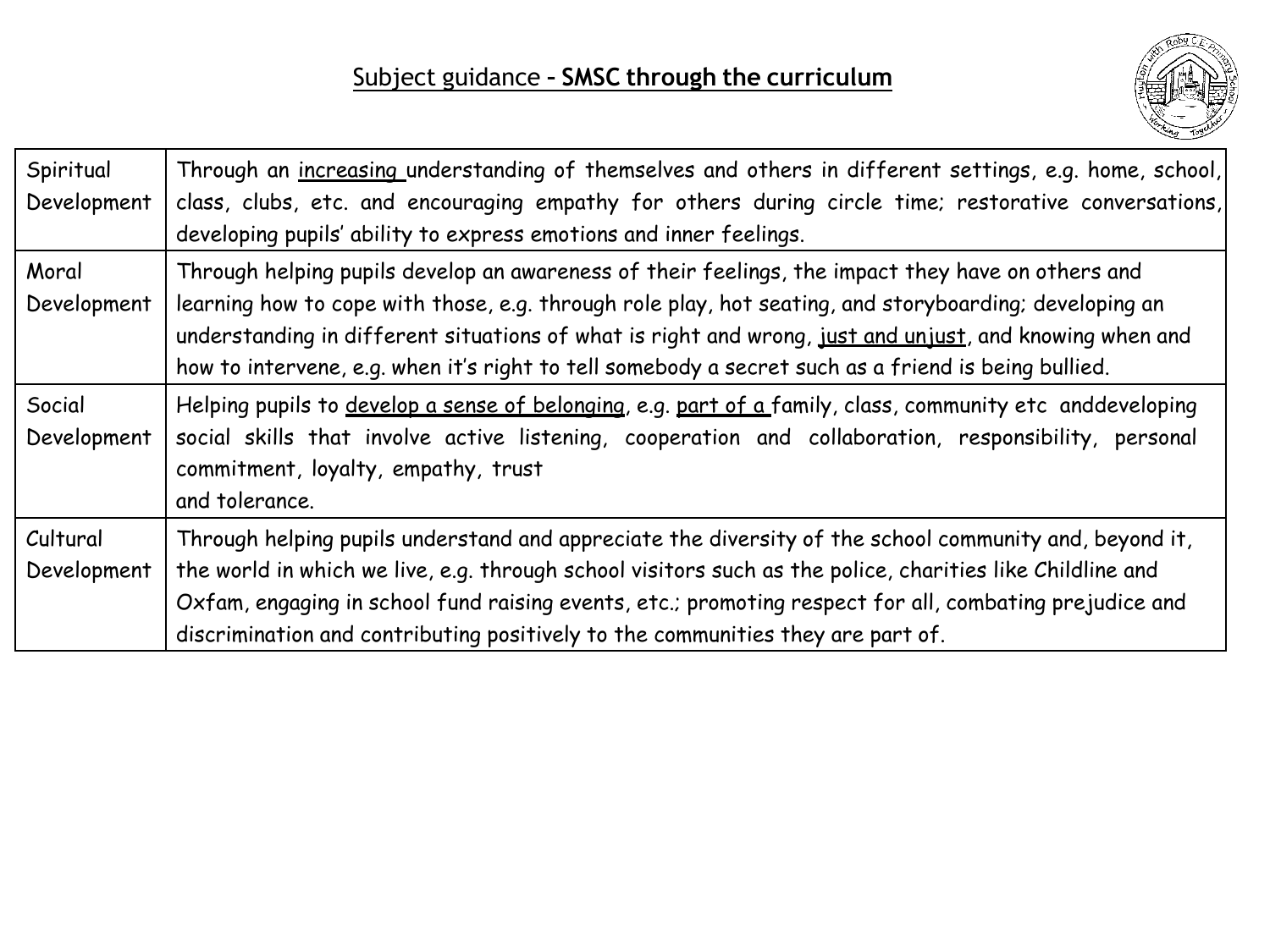### **Religious education**

Religious Education provokes challenging questions about the ultimate meaning and purpose of life, beliefs about God or ultimate reality, issues of right and wrong and what it means to be human.

Teaching should equip pupils with knowledge and understanding of a range of religions and non- religious worldviews. It should enable pupils to develop their own views, values and identity. It should develop an aptitude for dialogue in pupils and the capacity to participate positively as members of a diverse society and a globalising world. Pupils should learn how to study religions and non-religious worldviews systematically and to an increasing level of complexity and depth. They make progress by reflecting with increasing sophistication on the impact of religions and non-religious worldviews on contemporary life; and develop skills of interpretation and the capacity to evaluate evidence through this process. They learn to articulate clear and coherent accounts of their personal beliefs, opinions, values and experiences while respecting the right of others to have different views, values and ways of life.

For example, Religious Education provides opportunities to promote:

| Spiritual   | Religious Education provide opportunities to promote Spiritual Development through:                                                                                                            |
|-------------|------------------------------------------------------------------------------------------------------------------------------------------------------------------------------------------------|
| Development | discussing and reflecting on key questions of meaning and truth such as the origins of the<br>universe, life after death, good and evil, beliefs about God and values such as justice, honesty |
|             | and truth; learning about and reflecting on important concepts, experiences and beliefs that are                                                                                               |
|             | at the heart of religious and other traditions and practices;                                                                                                                                  |
|             | considering how beliefs and concepts in religion may be expressed through the creative and<br>expressive arts and related to the human and natural sciences, thereby contributing to personal  |
|             | and communal identity; considering how religions and other world views perceive the value of human                                                                                             |
|             | beings, and their relationships with one another, with the natural world, and with God;                                                                                                        |
|             | valuing relationships and developing a sense of belonging;                                                                                                                                     |
|             | developing their own views and ideas on religious and spiritual issues.                                                                                                                        |

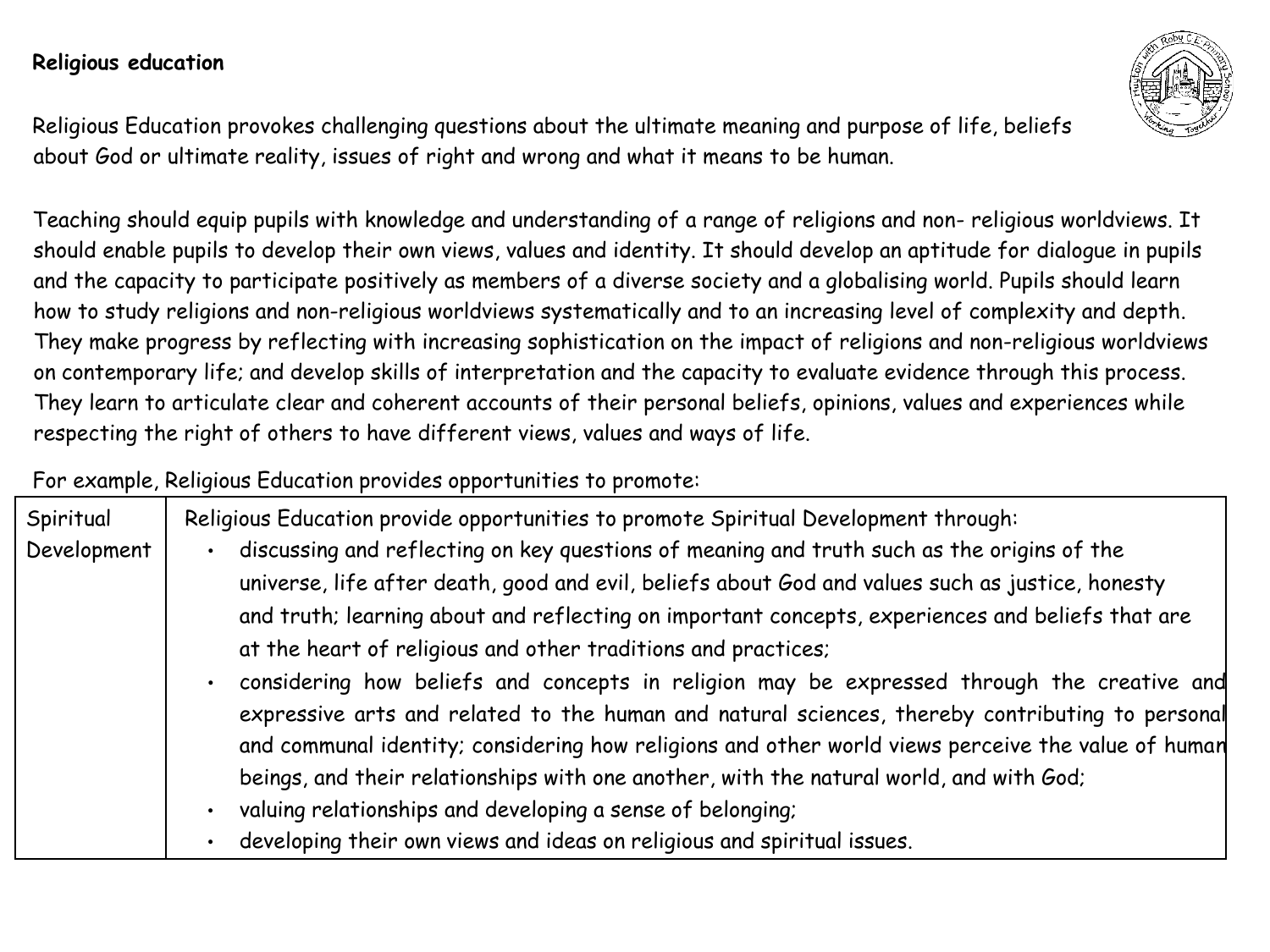| Moral<br>Development    | Religious Education provides opportunities to promote Moral Development through:<br>enhancing the values identified within the National Curriculum, particularly valuing diversity and<br>engaging in issues of truth, justice and trust;<br>exploring the influence of family, friends and media on moral choices and how society is influenced<br>by beliefs, teachings, sacred texts and guidance from religious leaders;<br>considering what is of ultimate value to pupils and believers through studying the key beliefs and<br>teachings from religion and philosophy about values and ethical codes of practice;<br>studying a range of ethical issues, including those that focus on justice, to promote racial and<br>religious respect and personal integrity; |
|-------------------------|---------------------------------------------------------------------------------------------------------------------------------------------------------------------------------------------------------------------------------------------------------------------------------------------------------------------------------------------------------------------------------------------------------------------------------------------------------------------------------------------------------------------------------------------------------------------------------------------------------------------------------------------------------------------------------------------------------------------------------------------------------------------------|
|                         | considering the importance of rights and responsibilities and developing a sense of conscience.<br>$\bullet$                                                                                                                                                                                                                                                                                                                                                                                                                                                                                                                                                                                                                                                              |
| Social<br>Development   | Religious Education provides opportunities to promote Social Development through:<br>considering how religious and other beliefs lead to particular actions and concerns;<br>investigating social issues from religious perspectives, recognising the diversity of viewpoints<br>within and between religions as well as the common ground between religions; articulating pupils'<br>own and others' ideas on a range of contemporary social issues.                                                                                                                                                                                                                                                                                                                     |
| Cultural<br>Development | Religious Education provides opportunities to promote Cultural Development through:<br>encountering people, literature, the creative and expressive arts and resources from differing<br>cultures; considering the relationship between religion and cultures and how religions and beliefs<br>contribute to cultural identity and practices;<br>promoting racial and interfaith harmony and respect for all, combating prejudice and<br>discrimination, contributing positively to community cohesion and promoting awareness of how<br>interfaith cooperation can support the pursuit of the common good.                                                                                                                                                               |